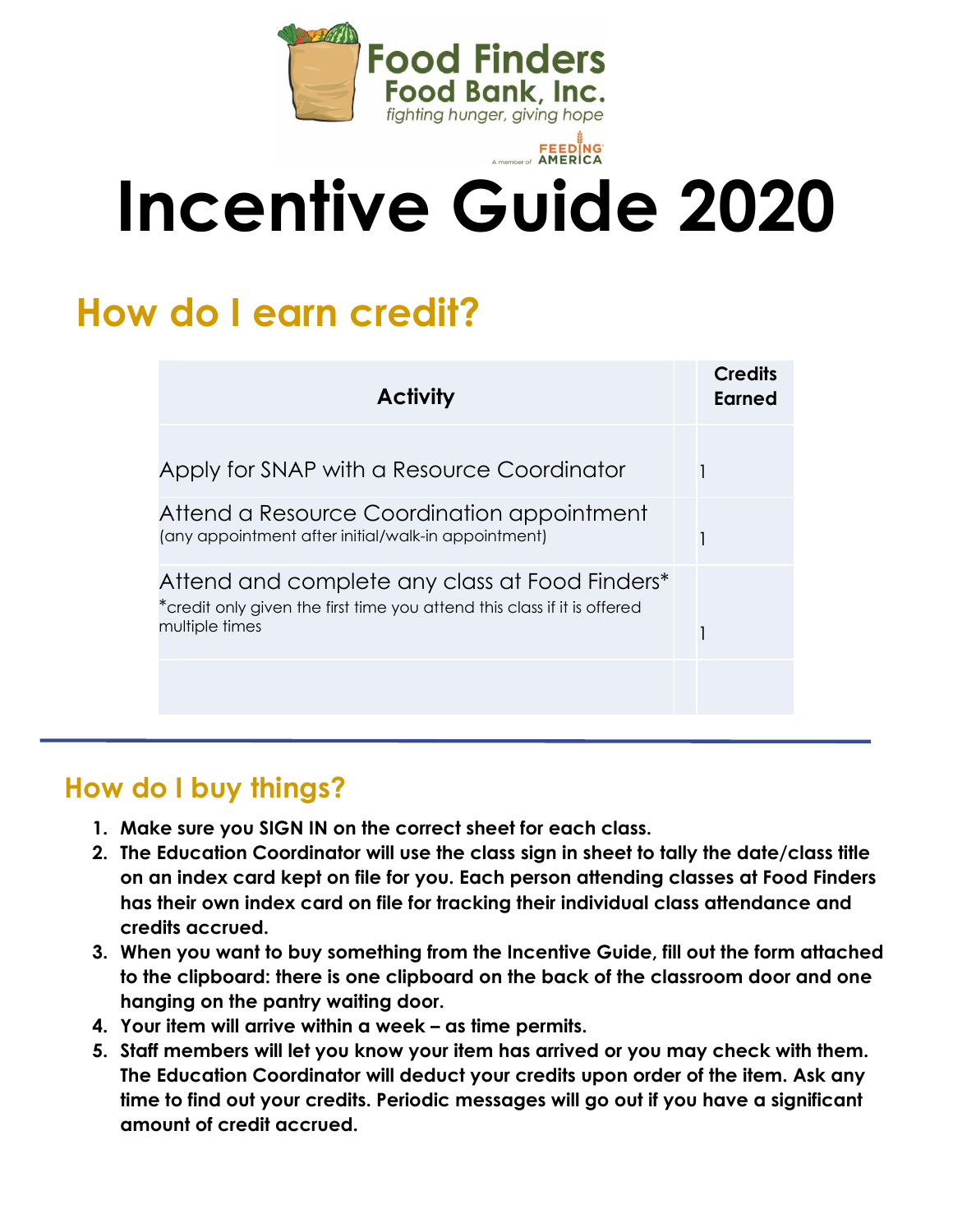#### **-------- Three Credit Items --------**

Choose 1 of the following items for 3 credits:



\*\*\* Items received will not always be the exact brand or product shown here. Items subject to availability.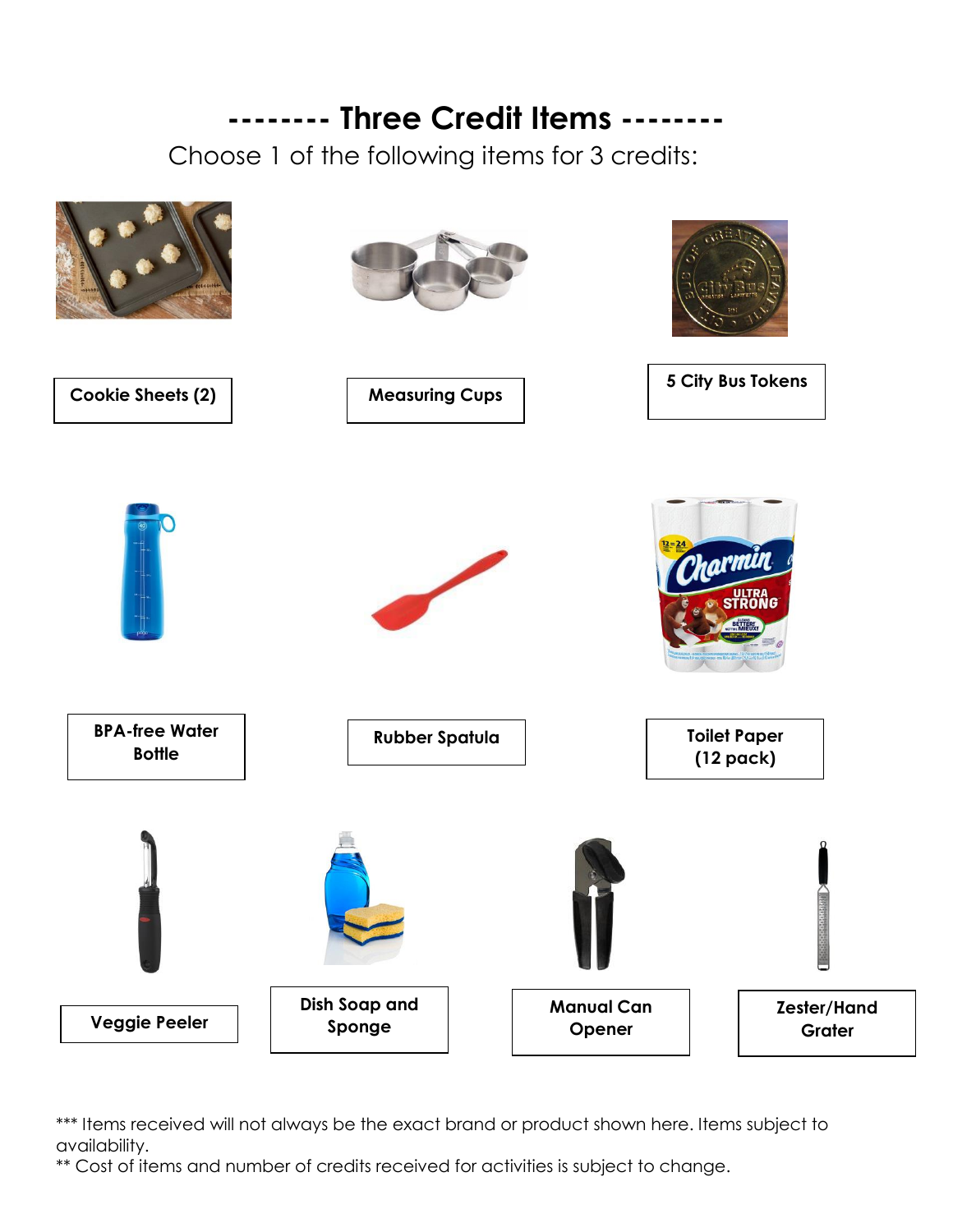#### **-------- Three Credit Items --------**

Choose 1 of the following items for 3 credits:



**-------- Five Credit Items --------**

Choose 1of the following items for 5 credits



\*\*\* Items received will not always be the exact brand or product shown here. Items subject to availability.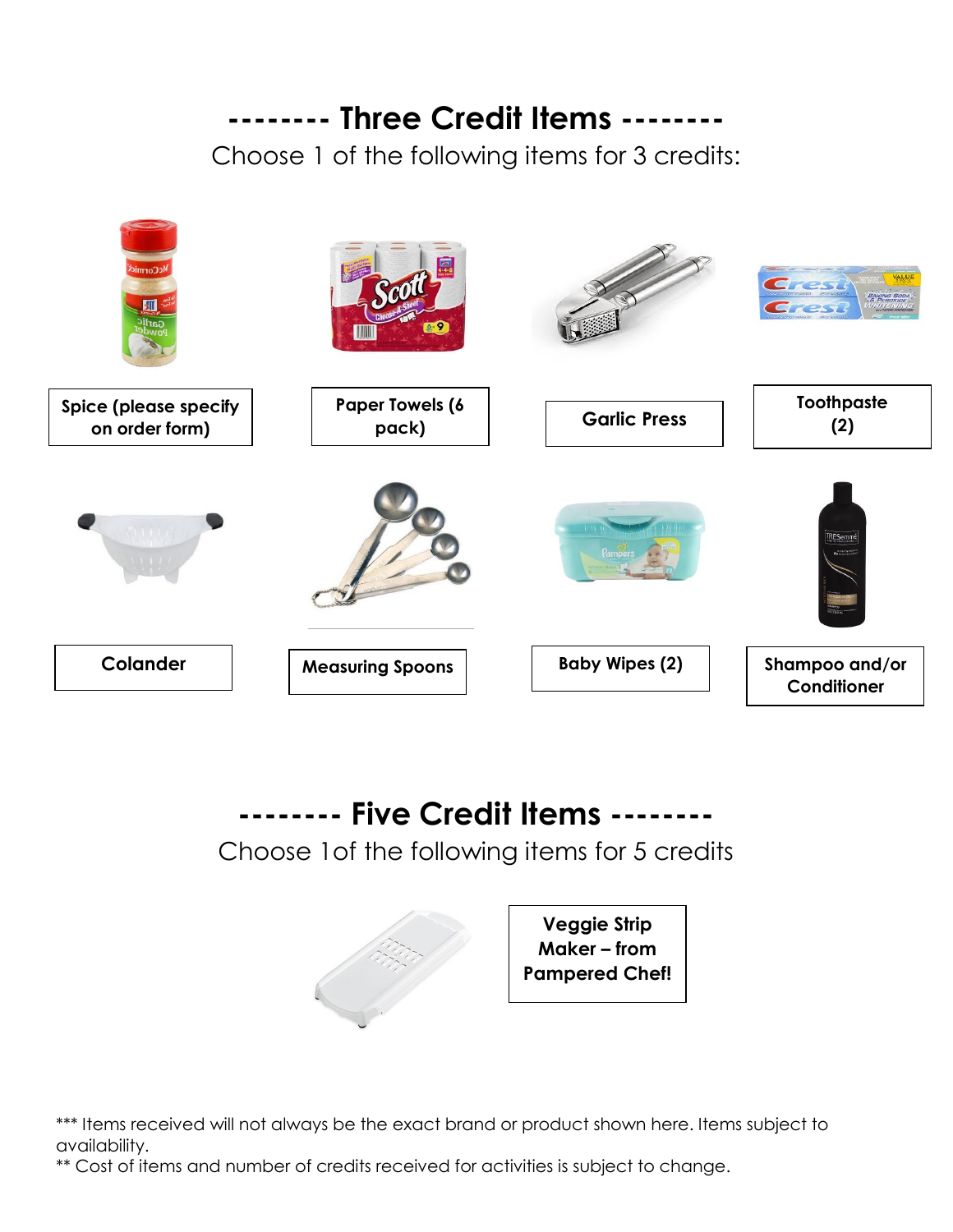

\*\*\* Items received will not always be the exact brand or product shown here. Items subject to availability.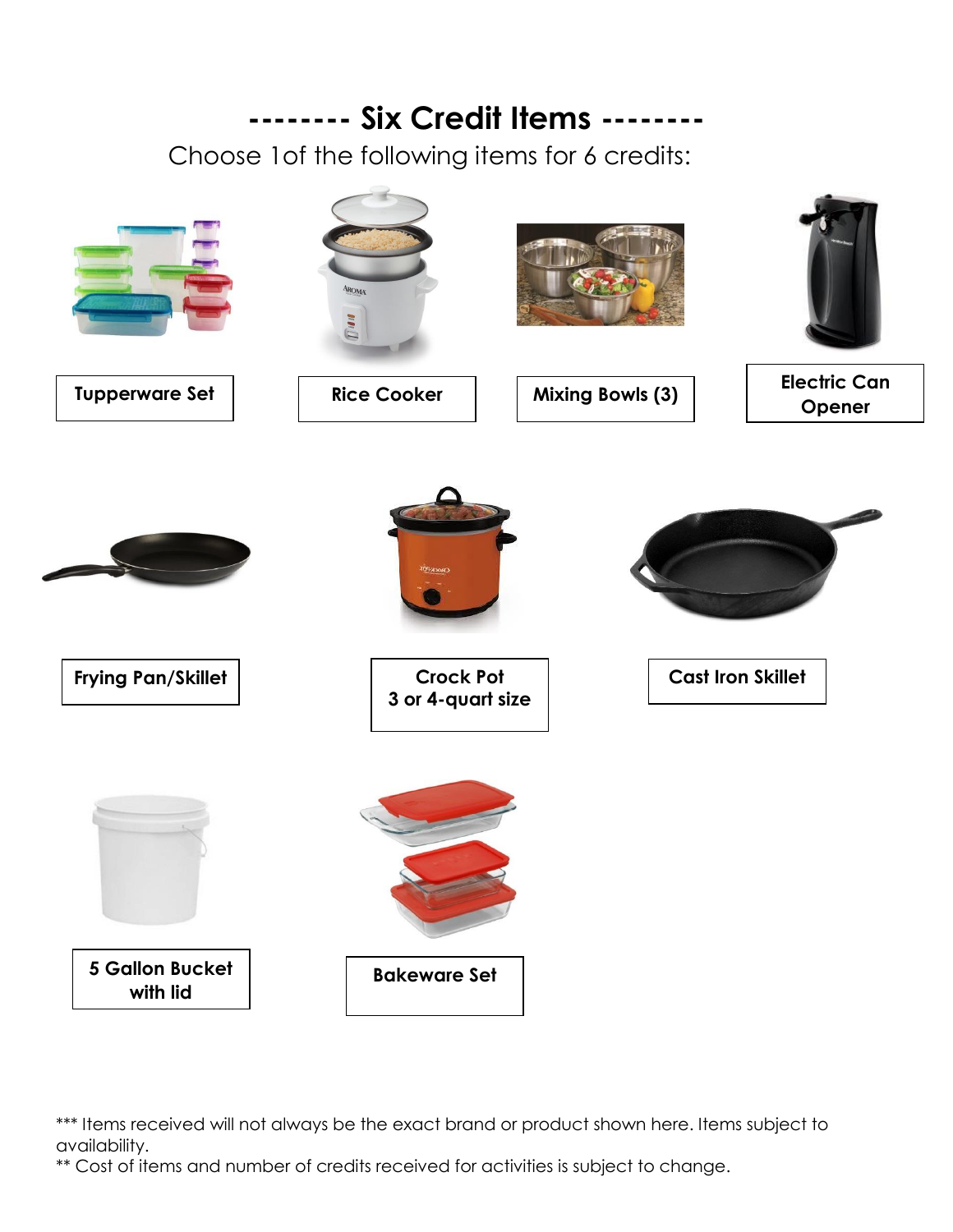# **-------- Eight Credit Items --------** Choose 1 of the following items for 8 credits: **Spice Set Stock Pot Blender Hand Mixer Hand Mixer Ceramic Knife Immersion Blender Waffle Iron**

\*\*\* Items received will not always be the exact brand or product shown here. Items subject to availability.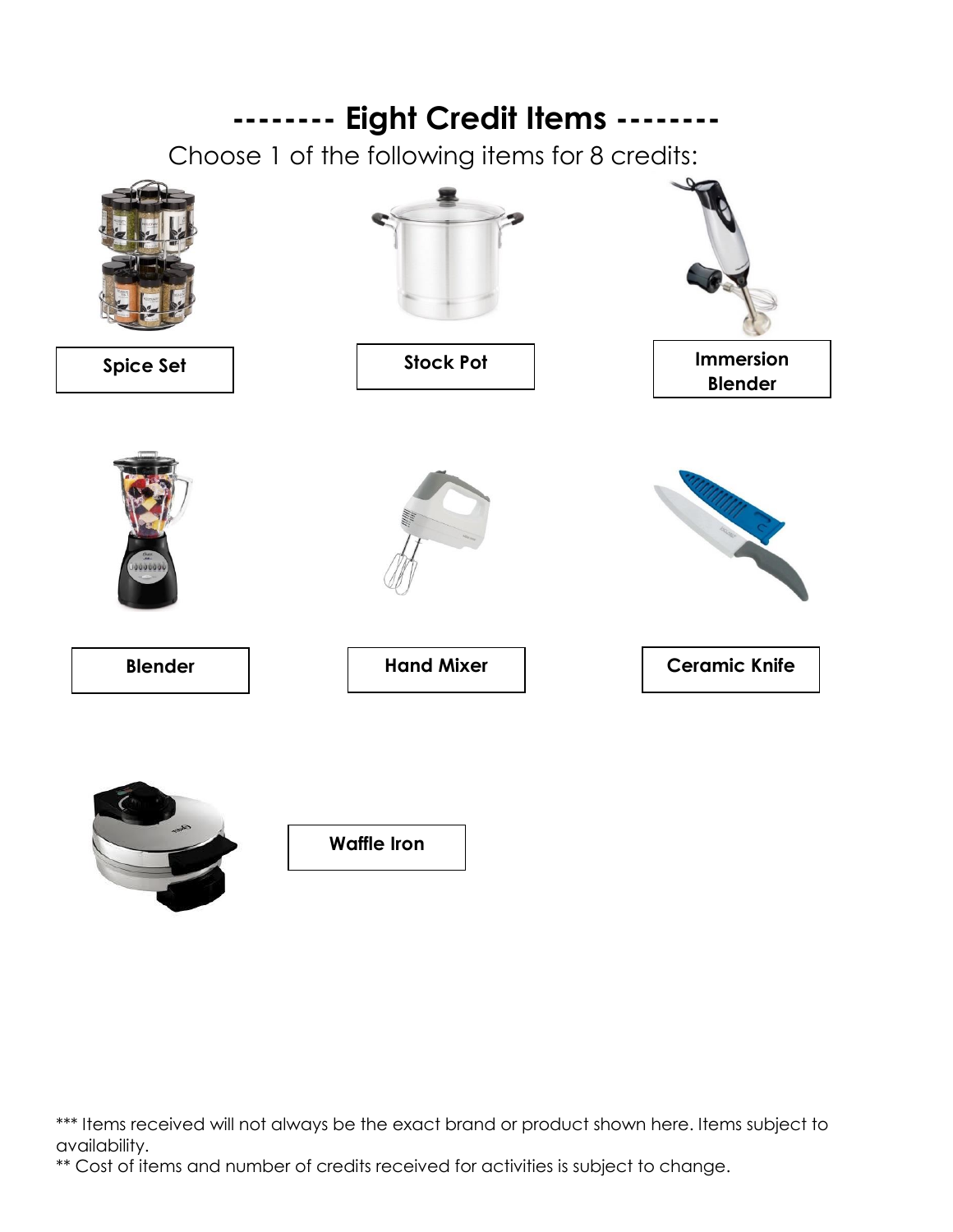#### **-------- Ten Credit Items --------**

Choose 1 of the following items for 10 credits:



**-------- Thirteen Credit Items --------** Choose 1 of the following items for 13 credits:



\*\*\* Items received will not always be the exact brand or product shown here. Items subject to availability.